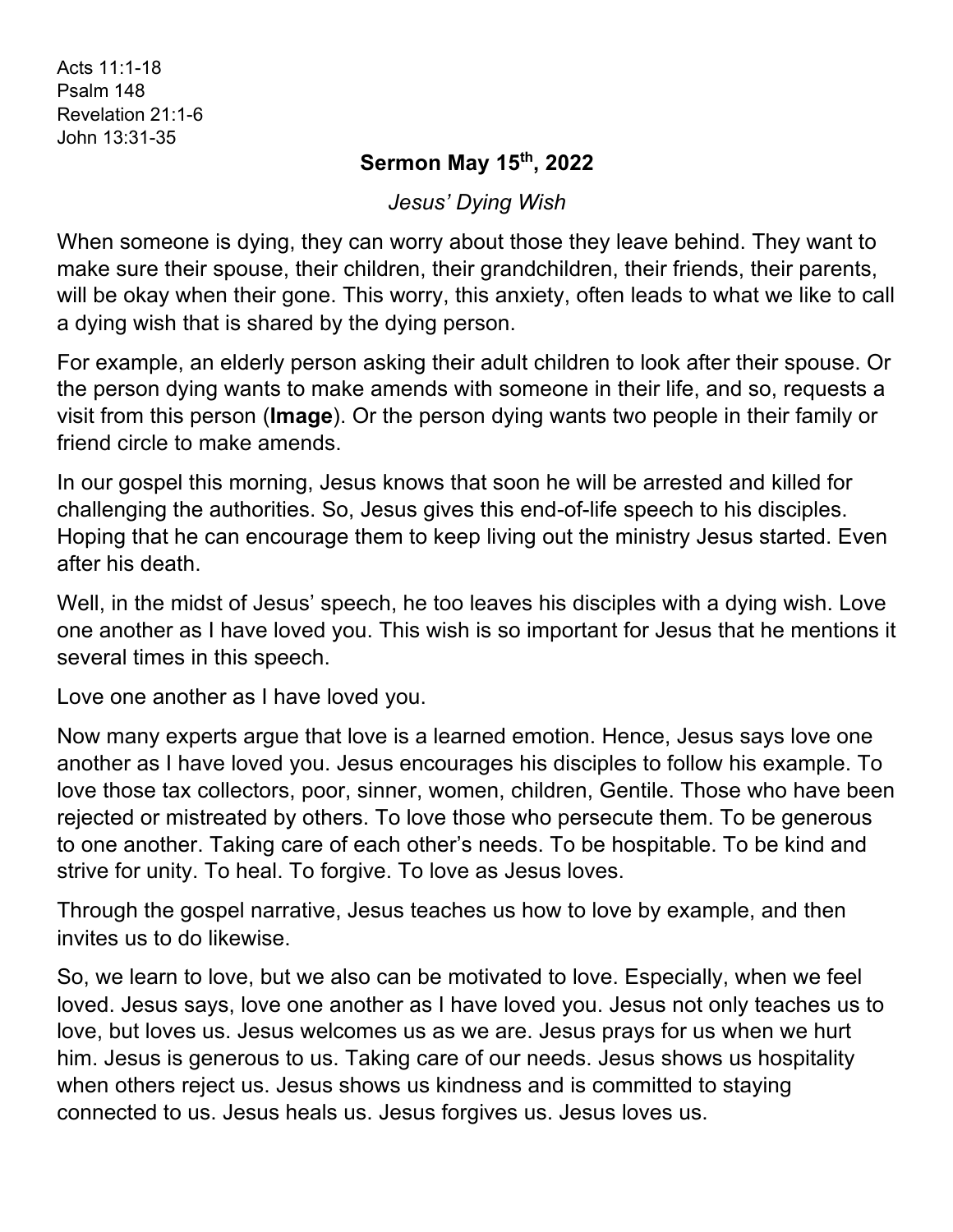When we feel loved we are more motivated to love others. We see this in our relationships with others. For example, if we feel loved by our parents, we have a greater probability of developing loving relationships with our peers (**Image**). And later, with our children. If we feel neglected or abused by a parent, we have a greater probability of struggling to love others, especially those we invite into our inner circle. Like our spouse, close friends, children.

When we believe that Jesus loves us, then this feeling of being loved in all the ways Jesus loves us, motivates us to love one another.

Jesus teaches us to love. Jesus motivates us to love. Jesus encourages us to love one another as he loves us, because loving one another in this way becomes a visible sign of God's kingdom.

We witness to the people around us when we are a community that loves one another in the same way Jesus loves us. For example, when we are hospitable to others, people take notice. People feel comfortable entering our space knowing that they can be themselves.

Now the opposite is true as well. When we are inhospitable to others, people take notice. They avoid our space, because they fear being judged.

Or when we are repentant and forgiving to one another we create a space where healing and reconciliation can take place. A community with healthy conflict resolution skills is an attractive community to be a part of (**Image**).

Again, the opposite is true as well. When we hold on to things. When we stay angry at each other. Division and conflict reign, which turns people away.

Or when we are a generous community caring for those in need people see that we are a community trying to make a difference in our world (**Image**). We are a empathetic community who helps those who are mistreated. Our annual clothing giveaway is a perfect example of this. It shows our partners as well as our neighbours that we care about the people who live in this community. We want them to have access to the same things we have access to. And people want to be active participants in these types of communities.

Likewise, when we are frugal with our gifts then people see us as inward, only caring for ourselves. They are less likely to build partnerships with us or to want to have anything to do with our community.

Jesus' dying wish to us is to love one another as he loves us. To follow his example. To be motivated by his love for us. To love one another as a sign and a witness of God's kingdom come. So, others too, will know his love.